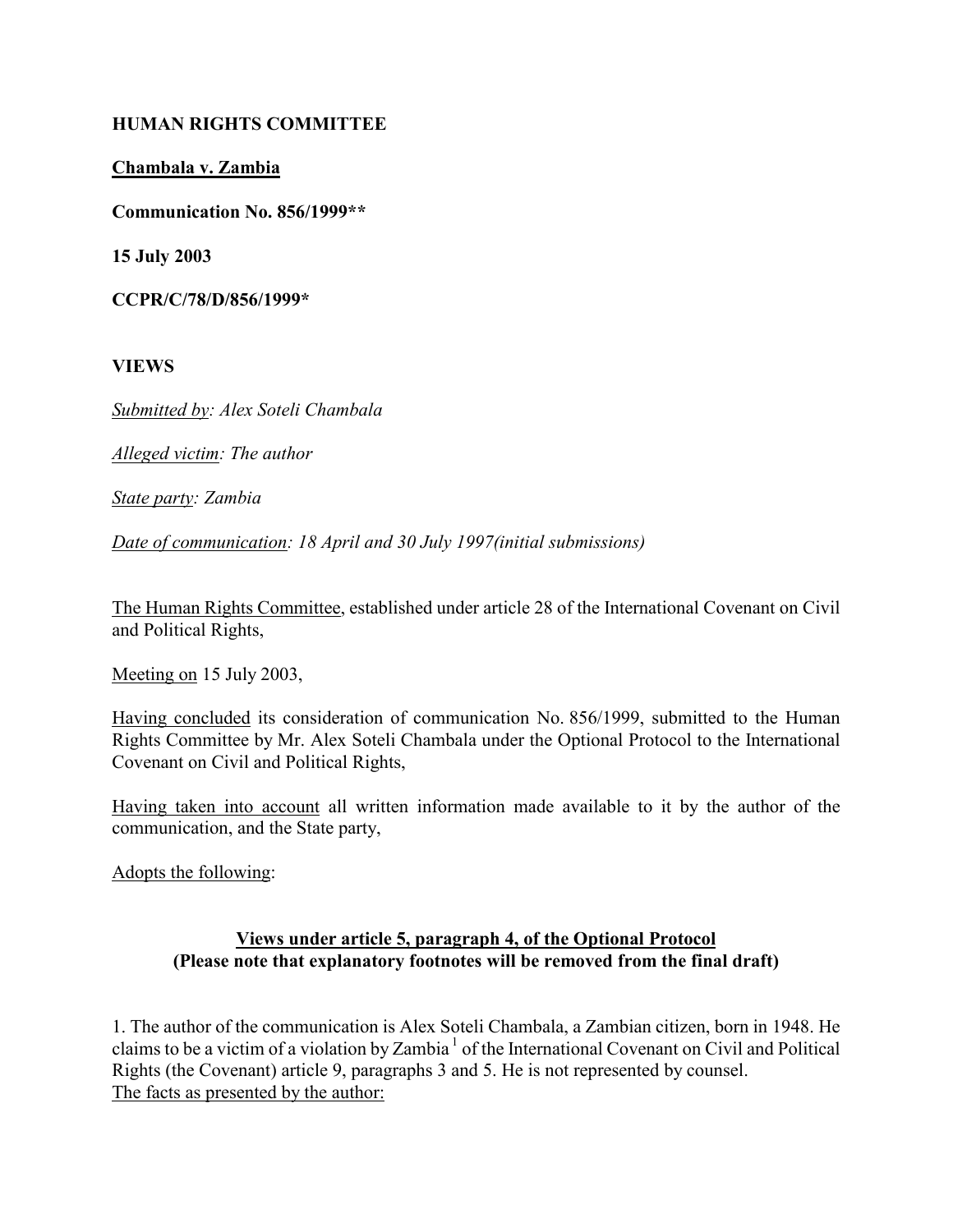2.1 The author was arrested and detained without charge on 7 February 1987. He was served with a Police Detention Order<sup>2</sup> pursuant to Regulation  $33(6)$  of the Preservation of Public Security Act on 12 February 1987. On 24 February 1987 the Police Detention Order was revoked, but on the same day he was served with a Presidential Detention Order pursuant to Regulation 33 (1) of the Preservation of Public Security Act. The grounds of the detention were served on the author on 5 March 1987; they state that he was being detained for a) receiving and keeping an escaped prisoner, Henry Kalenga, at his house, b) whom the author knew was detained for offences under the Preservation of Public Security Act, c) that he assisted Mr. Kalenga in his attempt to flee to a country hostile to Zambia, and d) that he never reported the presence of Mr. Kalenga to the Security Forces.

2.2 After detention for over one year without any production before a court or a judicial officer, the author applied for release. On 22 September 1988, the High Court of Zambia decided that there were no reasons to keep him in detention. Nevertheless, the author was not released until December 1988, when the President revoked his detention. According to the author, the maximum prison sentence for the offence he was charged with was 6 months.

2.3 The author argues that under Zambian law a person cannot seek compensation for unlawful detention. Furthermore, when he inquired with lawyers about the possibilities to submit a claim, he was told that his case was statute barred under Zambian laws. Thus, no domestic remedies are said to be available. Nevertheless, when the author learned that Peter Chico Bwalya and Henry Kalenga had received compensation after the adoption of decisions by the Human Rights Committee<sup>3</sup>, he wrote to the Attorney-General's Office seeking compensation. Although the letters were registered at the Attorney General's Office, he received no reply.

# The complaint:

3.1 The author claims that the State party, by detaining him arbitrarily for almost two years, without bringing him before a judge or other officer authorized by law to exercise judicial power, has violated his rights under article 9, paragraphs 3 and 5 of the Covenant. These events may also raise further issues under article 9 of the Covenant.

#### The State party's submission on the admissibility and the merits of the communication:

4. By Note verbale of 26 March 2001, the State party conceded the events described in the communication, and indicated that it would be contacting the complainant with a view to compensating him for the period of detention at issue.

Subsequent communications with the parties:

5.1. In his letters of 20 June and 9 November 2001, and again on 30 January 2002, the author advised the Committee that he had not yet received compensation from the State party. In the last letter, he wrote that he had reminded the Attorney General's Office, which is responsible for the payment, on 9 November 2001.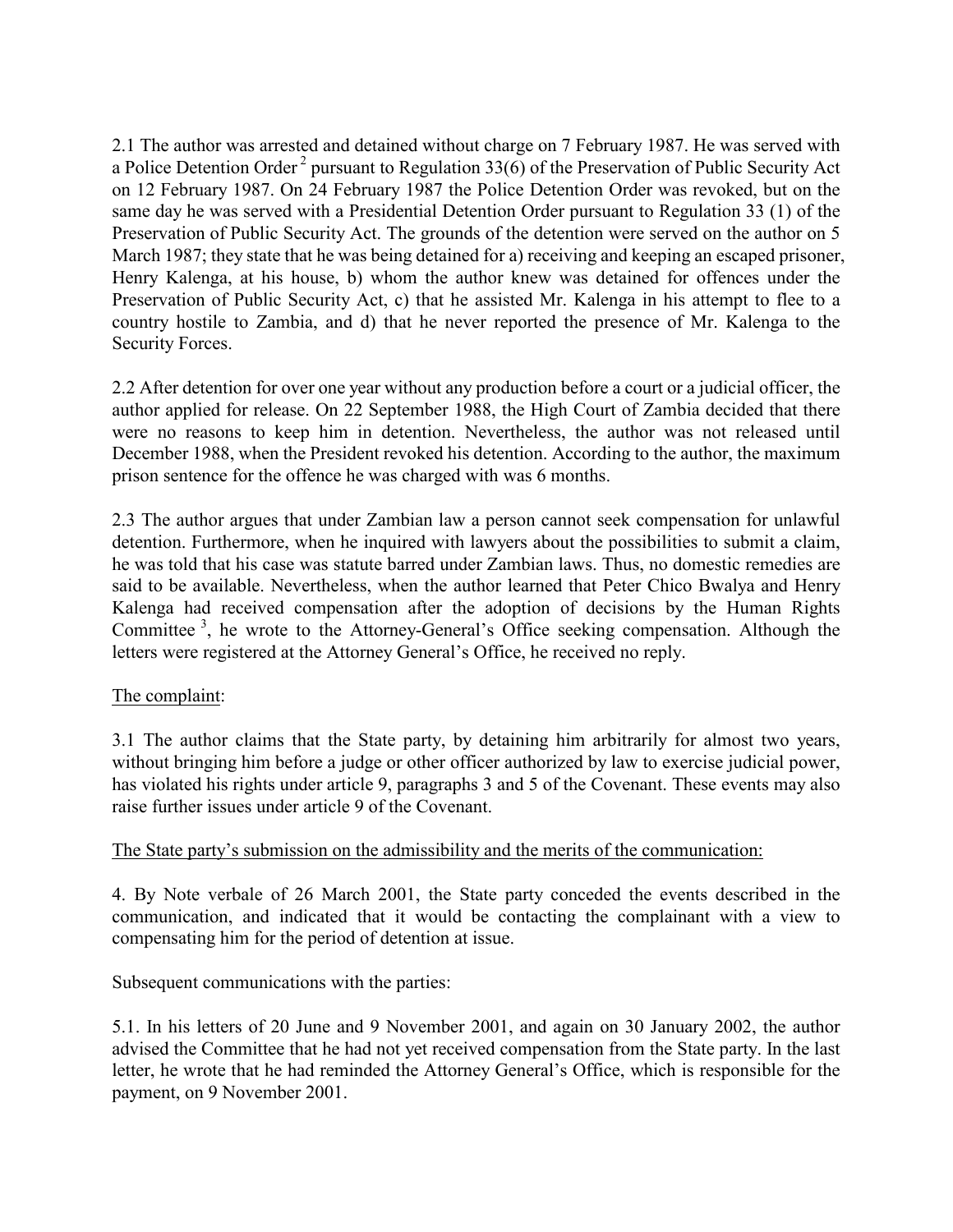5.2. By note verbale of 7 March 2002, the Secretariat reminded the State party to fulfil its promise to compensate the author without further delay and requested the State party to inform it of the measures taken. No response was received from the State party.

## Issues and proceedings before the Committee:

## Consideration of admissibility

6.1 Before considering any claims contained in a communication, the Human Rights Committee must, in accordance with rule 87 of its rules of procedure, decide whether or not it is admissible under the Optional Protocol to the Covenant.

6.2 The Committee has ascertained that the same matter is not being examined under another procedure of international investigation or settlement for the purposes of article 5, paragraph 2(a), of the Optional Protocol.

6.3 The Committee notes with concern that although the State party has conceded the truth of the facts alleged in the communication and has undertaken to compensate the author for the period of detention at issue, and in spite of a reminder from the Secretariat to this effect, the State party has failed to fulfil its undertaking.

6.4 The Committee notes that the State party has not contested the admissibility of the communication. On the basis of the information before it, the Committee therefore concludes that the author has met the requirements under article 5, paragraph 2 (b), of the Optional Protocol, and that there are no other obstacles for his claims to be admissible in respect of possible violations of article 9.

#### Consideration of the merits

7.1 The Committee has considered the communication in the light of all the information provided by the parties. It notes with concern the lack of information from the State party, and recalls that it is implicit in article 4, paragraph 2, of the Optional Protocol that a State party examine in good faith all the allegations brought against it, and that it provide the Committee with all the information at its disposal. The State party has not forwarded any pertinent information to the Committee other than its note of 26 March 2001. In the circumstances, due weight must be given to the author's allegations, to the extent that they have been substantiated.

7.2 With regard to the author's allegation that he was subjected to arbitrary detention, the Committee has noted that the author was detained for a period of 22 months, dating from 7 February 1987, a claim that has not been contested by the State party. Moreover, the State party has not sought to justify this lengthy detention before the Committee. Therefore, the detention was, in the Committee's view, arbitrary and constituted a violation of article 9, paragraph 1, read together with article 2, paragraph 3.

7.3 The Committee further notes that the author's detention for the further two months following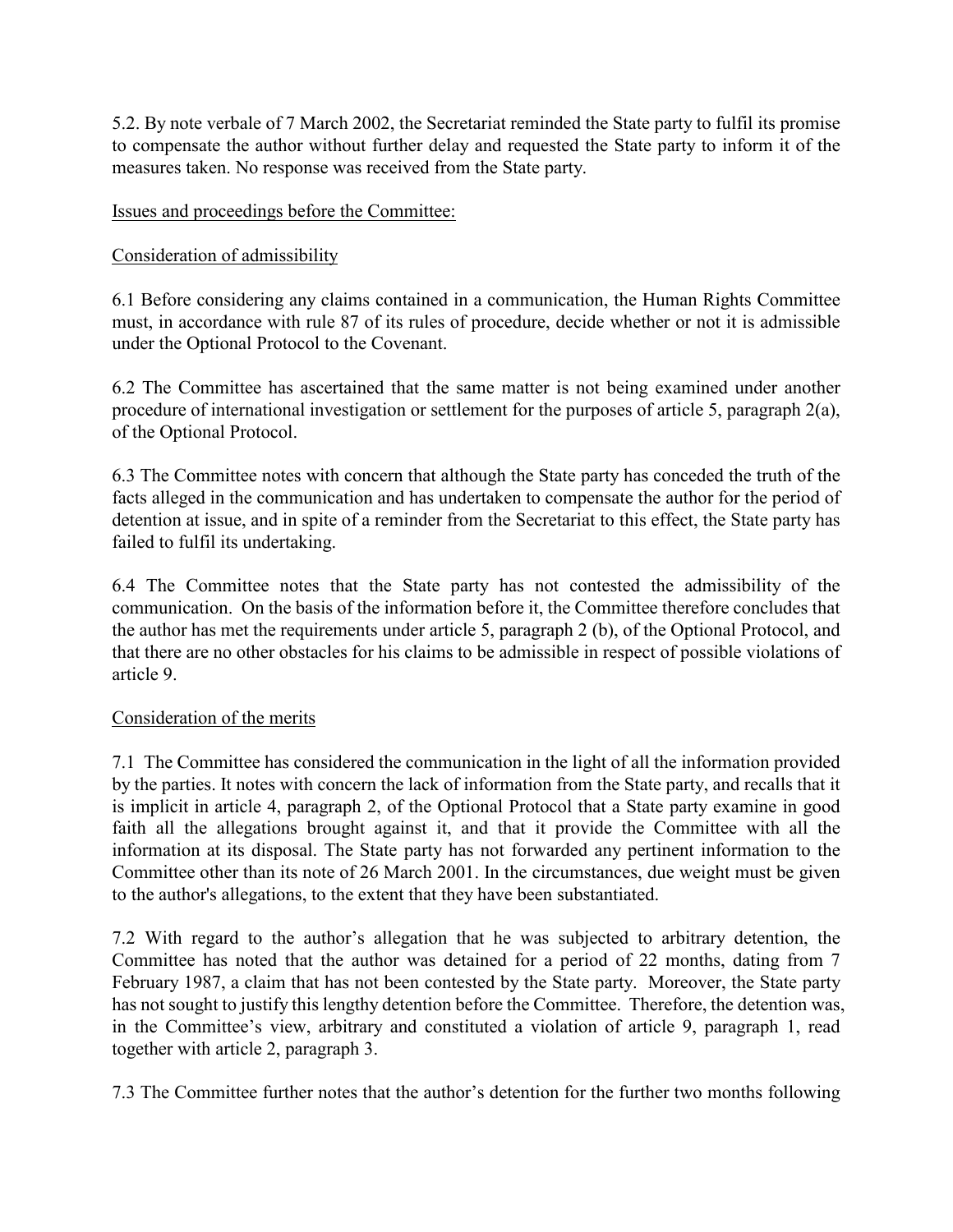the High Court's determination that there were no grounds to hold him in detention was, in addition to being arbitrary in terms of article 9, paragraph 1, also contrary to Zambian domestic law, thus giving rise to a violation of the right to compensation under article 9, paragraph 5.

8. The Human Rights Committee, acting under article 5, paragraph 4, of the Optional Protocol to the International Covenant on Civil and Political Rights, is of the view that the facts before it, disclose violations of article 9, paragraph 1, read together with article 2, paragraph 3, and of article 9, paragraph 5, of the Covenant.

9. In accordance with article 2, paragraph 3 (a), of the Covenant, the State party is under an obligation to provide the author with an effective remedy. In view of the fact that the State party has committed itself to pay compensation, the Committee urges the State party to grant as soon as possible compensation to the author for the period that he was arbitrarily detained from 7 February 1987 to December 1988. The State party is under an obligation to ensure that similar violations do not occur in the future.

10. By becoming a State party to the Optional Protocol, the State party has recognized the competence of the Committee to determine whether there has been a violation of the Covenant or not. Pursuant to article 2 of the Covenant, the State party has undertaken to ensure to all individuals within its territory or subject to its jurisdiction the rights recognized in the Covenant and to provide an effective and enforceable remedy in cases in which a violation of the Covenant has been found by the Committee. The Committee wishes to receive from the State party, within 90 days, information about the measures taken to give effect to the Committee's Views. The State party is also requested to publish the Committee's Views.

[Adopted in English, French and Spanish, the English text being the original version. Subsequently to be issued in Arabic, Chinese and Russian as part of the Committee's annual report to the General Assembly.]

\*/ Made public by decision of the Human Rights Committee

\*\*/ The following members of the Committee participated in the examination of the present communication: Mr. Abdelfattah Amor, Mr. Prafullachandra Natwarlal Bhagwati, Mr. Maurice Glèlè Ahanhanzo, Mr. Walter Kälin, Mr. Ahmed Tawfik Khalil, Mr. Rajsoomer Lallah, Mr. Rafael Rivas Posada, Sir Nigel Rodley, Mr. Martin Scheinin, Mr. Ivan Shearer, Mr. Hipólito Solari Yrigoyen, Ms. Ruth Wedgwood, Mr. Roman Wieruszewski, Mr. Maxwell Yalden.

# Notes

1/ The Covenant and the Optional Protocol to the Covenant entered into force for the State party on 10 July 1984.